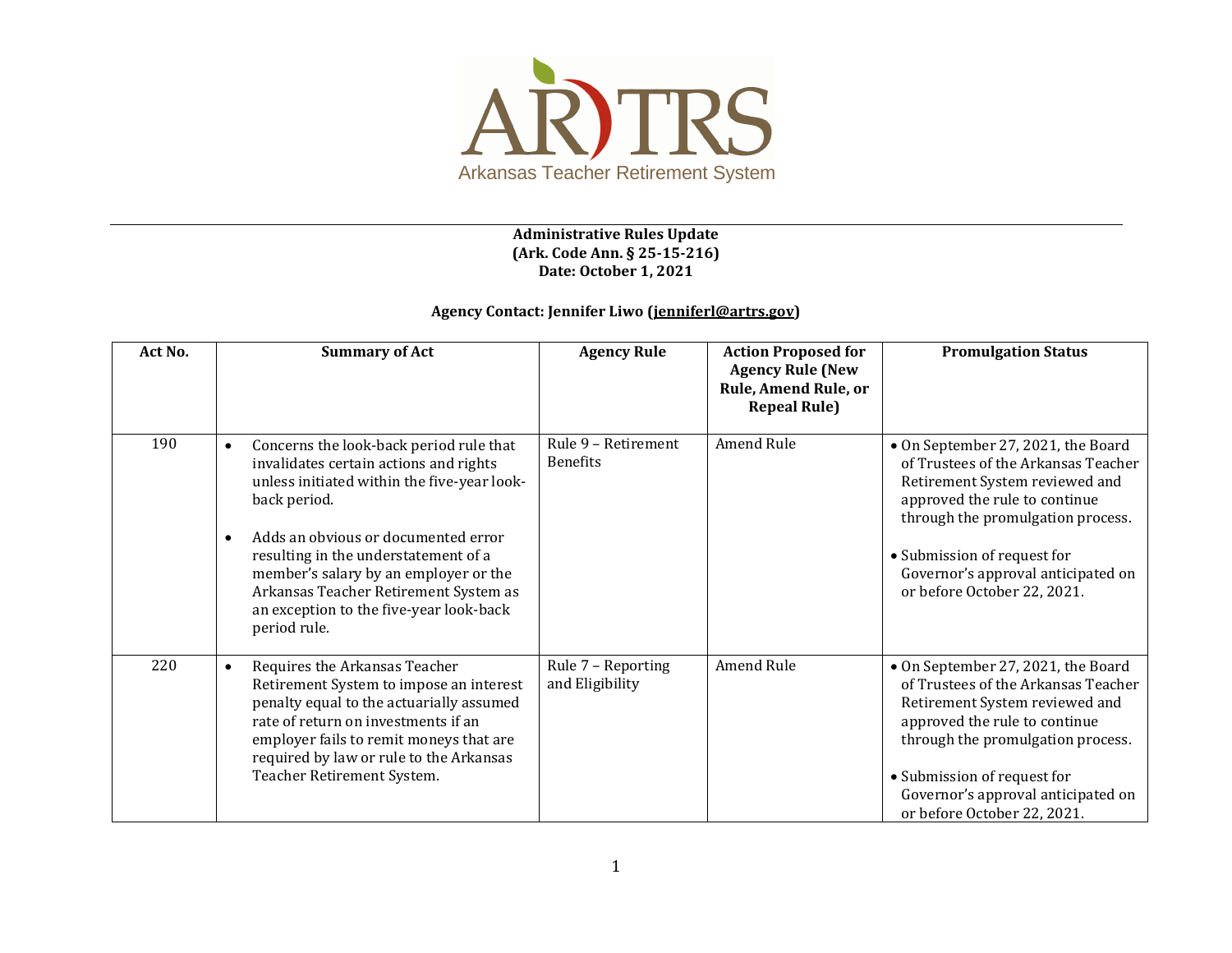

| 221 | Provides that the final average salary<br>$\bullet$<br>used in determining a member's benefit<br>shall be either that of the Arkansas<br>Teacher Retirement System or a<br>reciprocal system in which the member<br>has at least two (2) years of service<br>credit, whichever provides the highest<br>final average salary at the time of the<br>member's retirement. | Rule 7 - Reporting<br>and Eligibility     | Amend Rule        | • On September 27, 2021, the Board<br>of Trustees of the Arkansas Teacher<br>Retirement System reviewed and<br>approved the rule to continue<br>through the promulgation process.<br>• Submission of request for<br>Governor's approval anticipated on<br>or before October 22, 2021. |
|-----|------------------------------------------------------------------------------------------------------------------------------------------------------------------------------------------------------------------------------------------------------------------------------------------------------------------------------------------------------------------------|-------------------------------------------|-------------------|---------------------------------------------------------------------------------------------------------------------------------------------------------------------------------------------------------------------------------------------------------------------------------------|
| 221 | Provides that the final average salary<br>$\bullet$<br>used in determining a member's benefit<br>shall be either that of the Arkansas<br>Teacher Retirement System or a<br>reciprocal system in which the member<br>has at least two (2) years of service<br>credit, whichever provides the highest<br>final average salary at the time of the<br>member's retirement. | Rule 10 - T-DROP and<br>Return to Service | Amend Rule        | • On September 27, 2021, the Board<br>of Trustees of the Arkansas Teacher<br>Retirement System reviewed and<br>approved the rule to continue<br>through the promulgation process.<br>• Submission of request for<br>Governor's approval anticipated on<br>or before October 22, 2021. |
| 223 | Clarifies deadlines concerning the<br>$\bullet$<br>application process for disability<br>retirement.<br>Provides that a member who applies for<br>$\bullet$<br>disability retirement may request a<br>second review if the medical committee<br>finds that the member is not qualified to<br>receive disability retirement benefits.                                   | Rule 9 - Retirement<br><b>Benefits</b>    | <b>Amend Rule</b> | • On September 27, 2021, the Board<br>of Trustees of the Arkansas Teacher<br>Retirement System reviewed and<br>approved the rule to continue<br>through the promulgation process.<br>• Submission of request for<br>Governor's approval anticipated on<br>or before October 22, 2021. |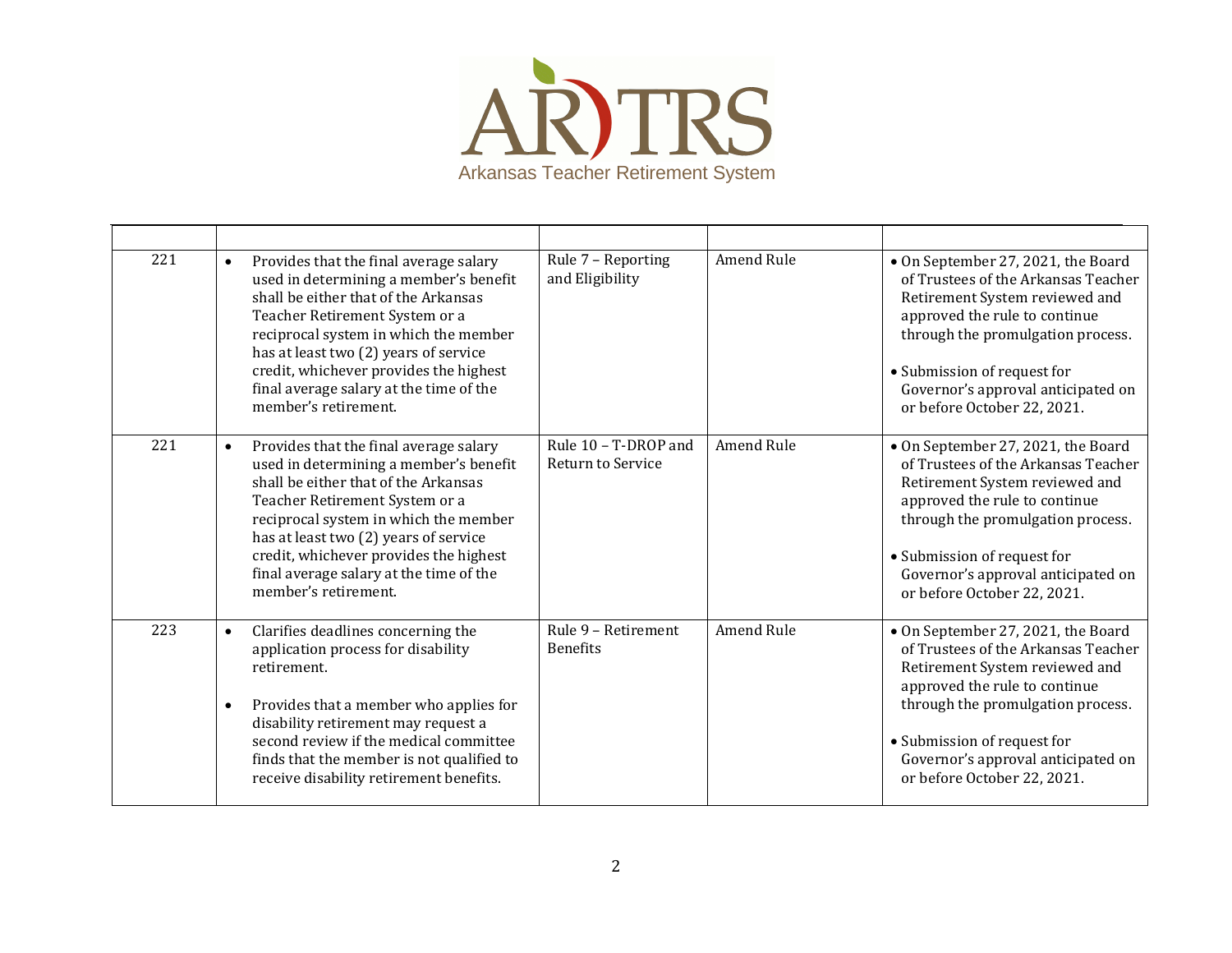

| 279 | $\bullet$<br>$\bullet$ | Clarifies that one (1) of the two (2) active<br>member trustees on the Board of<br>Trustees of the Arkansas Teacher<br>Retirement System who are required to<br>be employed in a position requiring an<br>administrator's license shall be a<br>superintendent or an educational<br>cooperative director.<br>Changes "participating employer" to<br>"employer" or "covered employer". | Rule 4 - Election of<br><b>Board of Trustees</b> | Amend Rule        | • On September 27, 2021, the Board<br>of Trustees of the Arkansas Teacher<br>Retirement System reviewed and<br>approved the rule to continue<br>through the promulgation process.<br>• Submission of request for<br>Governor's approval anticipated on<br>or before October 22, 2021. |
|-----|------------------------|---------------------------------------------------------------------------------------------------------------------------------------------------------------------------------------------------------------------------------------------------------------------------------------------------------------------------------------------------------------------------------------|--------------------------------------------------|-------------------|---------------------------------------------------------------------------------------------------------------------------------------------------------------------------------------------------------------------------------------------------------------------------------------|
| 279 | $\bullet$              | Changes "participating employer" to<br>"employer" or "covered employer".                                                                                                                                                                                                                                                                                                              | Rule 6 - Membership                              | <b>Amend Rule</b> | • On September 27, 2021, the Board<br>of Trustees of the Arkansas Teacher<br>Retirement System reviewed and<br>approved the rule to continue<br>through the promulgation process.<br>• Submission of request for<br>Governor's approval anticipated on<br>or before October 22, 2021. |
| 279 | $\bullet$<br>$\bullet$ | Amends the law to afford both active and<br>inactive members the opportunity to<br>purchase domestic federal service that<br>may be credited as service under the<br>Arkansas Teacher Retirement System.<br>Changes "interest" to "regular interest"<br>where appropriate.                                                                                                            | Rule 8 - Purchases<br>and Refunds                | Amend Rule        | • On September 27, 2021, the Board<br>of Trustees of the Arkansas Teacher<br>Retirement System reviewed and<br>approved the rule to continue<br>through the promulgation process.<br>• Submission of request for<br>Governor's approval anticipated on<br>or before October 22, 2021. |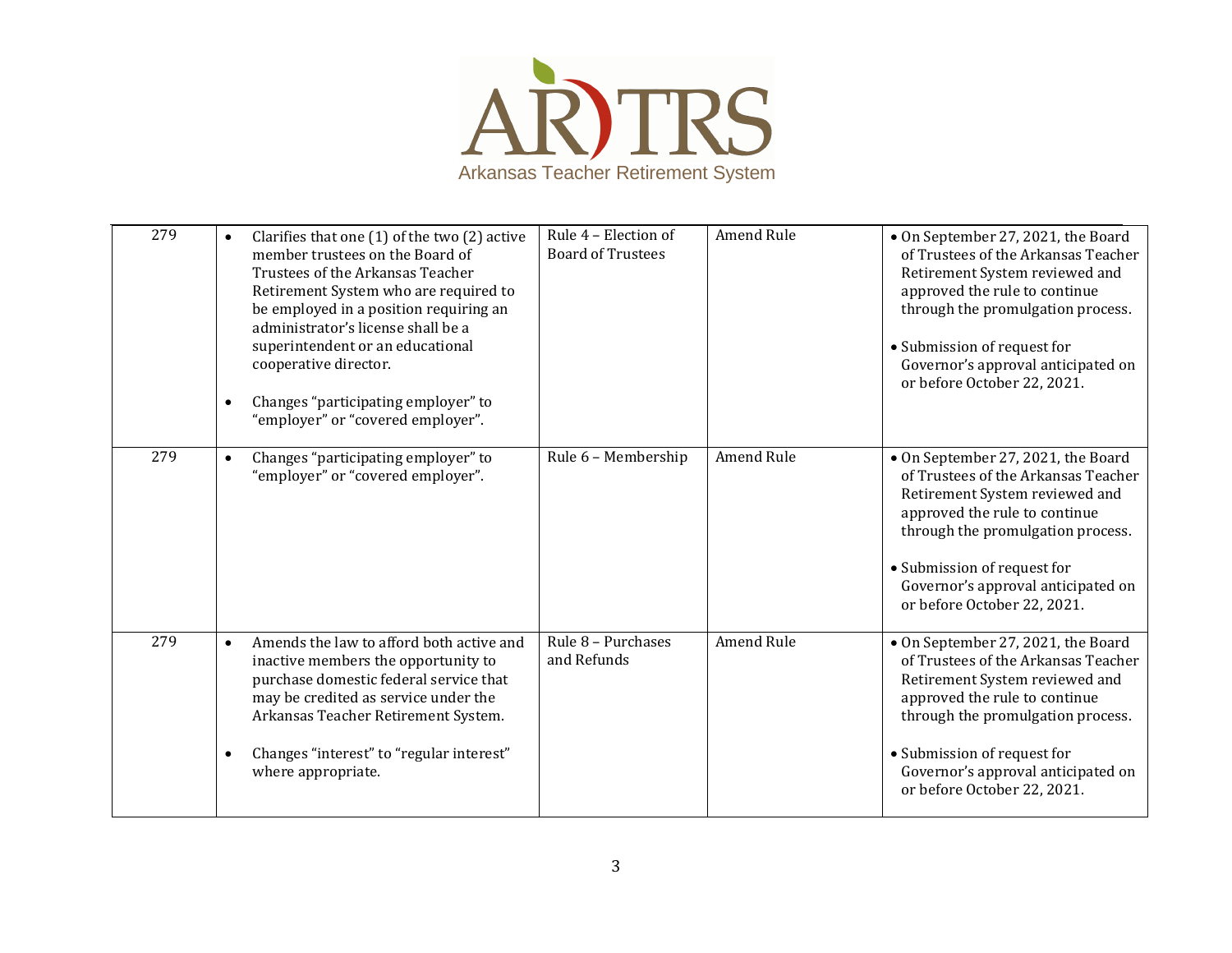

| 279 | Provides that an annuity may begin<br>earlier than July 1 if the Board of Trustees<br>of the Arkansas Teacher Retirement<br>System adopts by rule or resolution an<br>earlier beginning date for members<br>whose retirement will not result in a<br>reduction of classroom teachers and who<br>meet certain other requirements.<br>Changes "participating employer" to<br>$\bullet$<br>"employer" or "covered employer".                                                                                                                                                                                                                | Rule 9 - Retirement<br><b>Benefits</b>    | <b>Amend Rule</b> | • On September 27, 2021, the Board<br>of Trustees of the Arkansas Teacher<br>Retirement System reviewed and<br>approved the rule to continue<br>through the promulgation process.<br>• Submission of request for<br>Governor's approval anticipated on<br>or before October 22, 2021. |
|-----|------------------------------------------------------------------------------------------------------------------------------------------------------------------------------------------------------------------------------------------------------------------------------------------------------------------------------------------------------------------------------------------------------------------------------------------------------------------------------------------------------------------------------------------------------------------------------------------------------------------------------------------|-------------------------------------------|-------------------|---------------------------------------------------------------------------------------------------------------------------------------------------------------------------------------------------------------------------------------------------------------------------------------|
| 279 | Clarifies the law concerning plan interest<br>$\bullet$<br>rates applicable to Teacher Deferred<br>Retirement Option Plan accounts of<br>members.<br>Clarifies that the Board of Trustees of the<br>$\bullet$<br>Arkansas Teacher Retirement System<br>determines the plan interest rate<br>applicable to member accounts by<br>adopting fixed interest rates and variable<br>interest rates that shall apply in a fiscal<br>year.<br>Clarifies that the Board of Trustees of the<br>$\bullet$<br>Arkansas Teacher Retirement System<br>may modify the fixed interest rate and<br>variable interest rate for subsequent<br>fiscal years. | Rule 10 - T-DROP and<br>Return to Service | Amend Rule        | • On September 27, 2021, the Board<br>of Trustees of the Arkansas Teacher<br>Retirement System reviewed and<br>approved the rule to continue<br>through the promulgation process.<br>• Submission of request for<br>Governor's approval anticipated on<br>or before October 22, 2021. |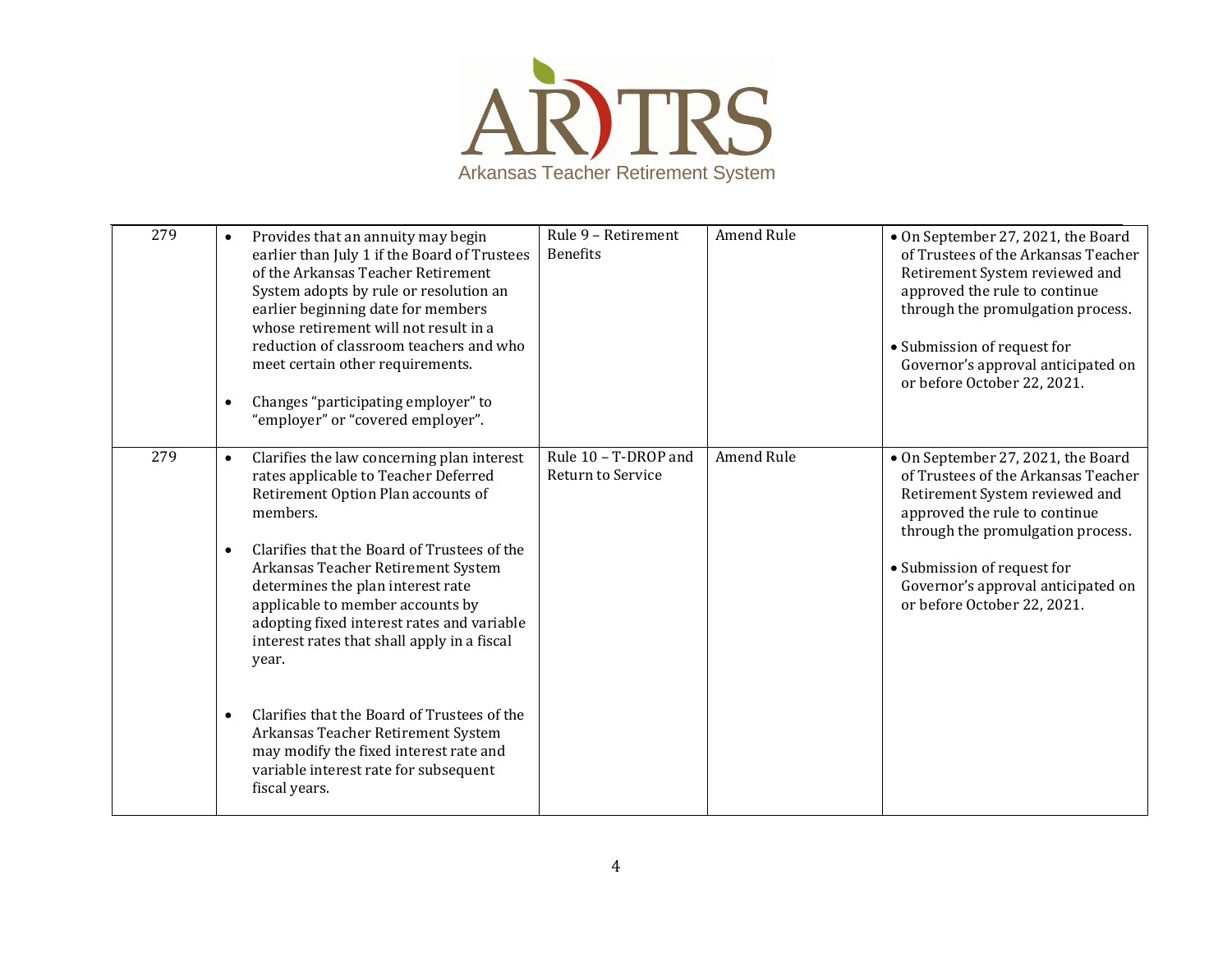

|     | Repeals the law requiring the balance in a<br>$\bullet$<br>member's Teacher Deferred Retirement<br>Option plan account to be distributed in<br>certain lump-sum and annuitized<br>percentages.                                                                                                                                                                       |                                                                |                   |                                                                                                                                                                                                                                                                                       |
|-----|----------------------------------------------------------------------------------------------------------------------------------------------------------------------------------------------------------------------------------------------------------------------------------------------------------------------------------------------------------------------|----------------------------------------------------------------|-------------------|---------------------------------------------------------------------------------------------------------------------------------------------------------------------------------------------------------------------------------------------------------------------------------------|
| 279 | Clarifies the pro rata formula that is used<br>$\bullet$<br>to calculate a Teacher Deferred<br>Retirement Option Plan participant's<br>residue.                                                                                                                                                                                                                      | Rule 11 - Survivors<br>and Domestic<br><b>Relations Orders</b> | <b>Amend Rule</b> | • On September 27, 2021, the Board<br>of Trustees of the Arkansas Teacher<br>Retirement System reviewed and<br>approved the rule to continue<br>through the promulgation process.<br>• Submission of request for<br>Governor's approval anticipated on<br>or before October 22, 2021. |
| 290 | Provides that "normal retirement age"<br>$\bullet$<br>means at least sixty (60) years of age if<br>the member has a combined total of<br>thirty-eight (38) years or more of<br>credited service in the Arkansas Teacher<br>Retirement System, Teacher Deferred<br>Retirement Option Plan, or reciprocal<br>service with another eligible state<br>retirement system. | Rule 6 - Membership                                            | <b>Amend Rule</b> | • On September 27, 2021, the Board<br>of Trustees of the Arkansas Teacher<br>Retirement System reviewed and<br>approved the rule to continue<br>through the promulgation process.<br>• Submission of request for<br>Governor's approval anticipated on<br>or before October 22, 2021. |
| 427 | Clarifies when reciprocal service earned<br>$\bullet$<br>from participation in an alternate<br>retirement plan may be established<br>under the Arkansas Teacher Retirement<br>System.                                                                                                                                                                                | Rule 6 - Membership                                            | Amend Rule        | • On September 27, 2021, the Board<br>of Trustees of the Arkansas Teacher<br>Retirement System reviewed and<br>approved the rule to continue<br>through the promulgation process.                                                                                                     |